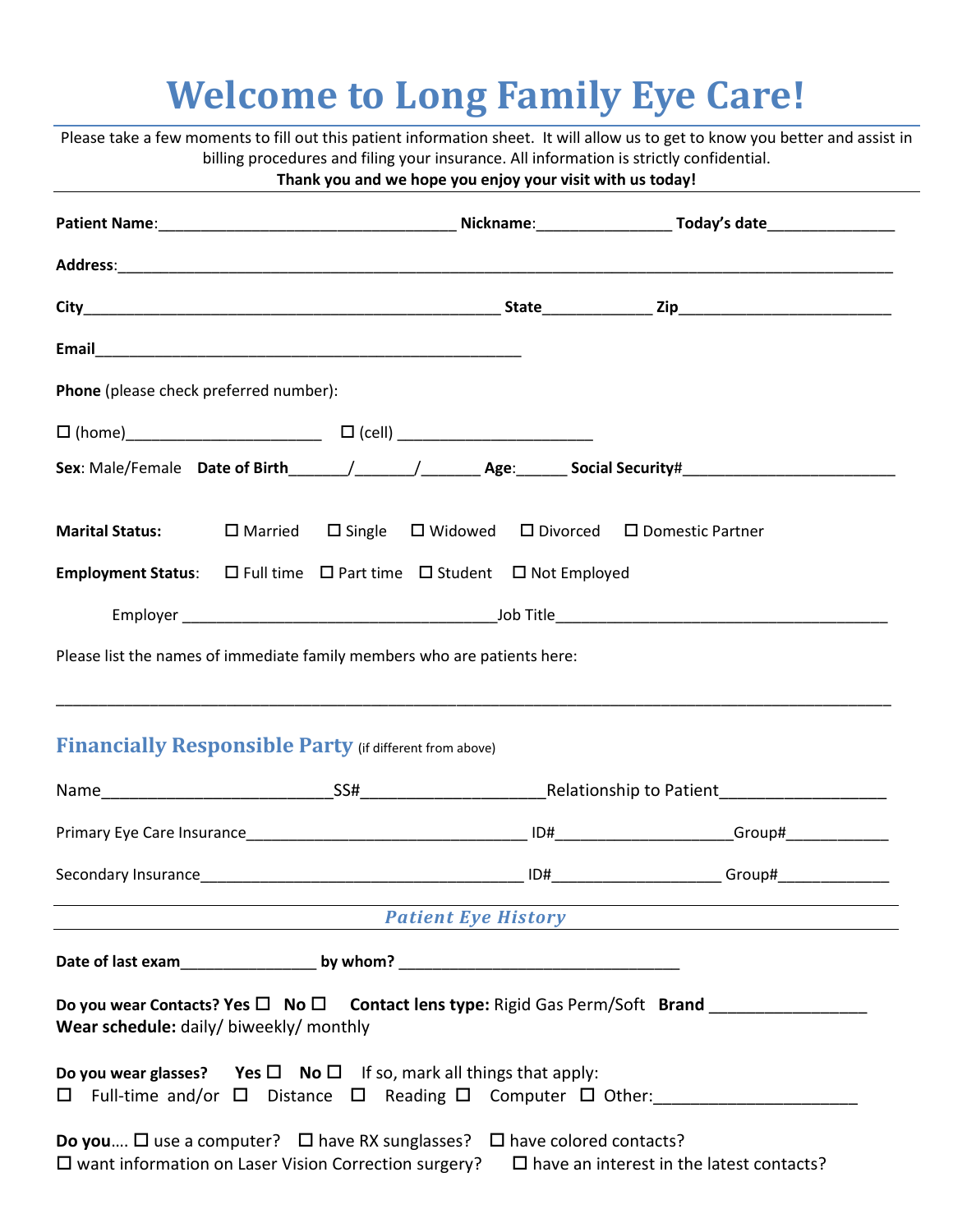**Have you had or been treated for...**  $\Box$  cataracts  $\Box$  glaucoma  $\Box$  corneal abrasion  $\Box$  eye infection  $\Box$  eye injury  $\Box$  lazy eye  $\Box$  macular degeneration  $\Box$  retinal detachment  $\Box$  diabetic eye problems

**Have you experienced....**  $\Box$  Blurred vision  $\Box$  itchiness  $\Box$  burning  $\Box$  tearing  $\Box$  dryness  $\Box$  floaters  $\Box$  flashes of light  $\Box$  sun sensitivity  $\Box$  trouble seeing at night  $\Box$  uncomfortable glasses

| <b>Family History</b> |  |  |  |
|-----------------------|--|--|--|
|                       |  |  |  |

|                                                 |                                                               | Is there a family history of any of the following? Please list family member and age of onset.                                                                                                                               |  |  |  |
|-------------------------------------------------|---------------------------------------------------------------|------------------------------------------------------------------------------------------------------------------------------------------------------------------------------------------------------------------------------|--|--|--|
|                                                 |                                                               |                                                                                                                                                                                                                              |  |  |  |
|                                                 |                                                               |                                                                                                                                                                                                                              |  |  |  |
| Macular Degeneration___________________________ |                                                               |                                                                                                                                                                                                                              |  |  |  |
|                                                 |                                                               |                                                                                                                                                                                                                              |  |  |  |
|                                                 |                                                               |                                                                                                                                                                                                                              |  |  |  |
|                                                 | <b>Patient Medical History</b>                                |                                                                                                                                                                                                                              |  |  |  |
|                                                 |                                                               | Medical Doctor___________________________Last Physical _______________City/State______________________________                                                                                                               |  |  |  |
|                                                 | Medications (including eye drops, vitamins, non-prescription) |                                                                                                                                                                                                                              |  |  |  |
|                                                 |                                                               |                                                                                                                                                                                                                              |  |  |  |
|                                                 |                                                               |                                                                                                                                                                                                                              |  |  |  |
|                                                 |                                                               |                                                                                                                                                                                                                              |  |  |  |
|                                                 |                                                               |                                                                                                                                                                                                                              |  |  |  |
|                                                 |                                                               |                                                                                                                                                                                                                              |  |  |  |
|                                                 |                                                               |                                                                                                                                                                                                                              |  |  |  |
|                                                 |                                                               |                                                                                                                                                                                                                              |  |  |  |
|                                                 |                                                               |                                                                                                                                                                                                                              |  |  |  |
| Do youUse cigarettes/tobacco? Y/N               | Alcohol? Y/N                                                  | Other substance(s)? Y/N                                                                                                                                                                                                      |  |  |  |
|                                                 |                                                               |                                                                                                                                                                                                                              |  |  |  |
|                                                 |                                                               | Are you currently being treated for the following? $\Box$ Allergies $\Box$ Asthma $\Box$ Arthritis $\Box$ Cancer<br>$\Box$ Cholesterol $\Box$ Diabetes $\Box$ Heart Disease $\Box$ High blood pressure $\Box$ Kidney Disease |  |  |  |
|                                                 |                                                               |                                                                                                                                                                                                                              |  |  |  |
|                                                 |                                                               | □ Anxiety/Depression □ Thyroid Disease □ Auto Immune Disease (please specify)______________________                                                                                                                          |  |  |  |
|                                                 |                                                               |                                                                                                                                                                                                                              |  |  |  |
| diagnosis:                                      |                                                               | If you have been diagnosed but not currently being treated for one of the above please list below with date of                                                                                                               |  |  |  |

# **All Patients must sign below**

**Consent, Assignment and Release:** By my signature below, I authorize Long Family Eye Care, PC to release any information needed to determine my Medicare, Medigap/Supplement, or other insurance benefits to the Social Security Administration, Health Care financing Administration, or any other insurance agent. Payment of authorized benefits will be made on behalf of Long Family Eye Care, PC. My signature on this form acknowledges that I have read and understand the above, and it will also serve as my "*signature on file*".

\_\_\_\_\_\_\_\_\_\_\_\_\_\_\_\_\_\_\_\_\_\_\_\_\_\_\_\_\_\_\_\_\_\_\_\_\_\_\_\_\_\_\_ \_\_\_\_\_\_\_\_\_\_\_\_\_\_\_\_\_\_\_\_\_\_\_\_\_\_

\_\_\_\_\_\_\_\_\_\_\_\_\_\_\_\_\_\_\_\_\_\_\_\_\_\_\_\_\_\_\_\_\_\_\_\_\_\_\_\_\_\_\_\_\_\_\_\_\_\_\_\_\_\_\_\_\_\_\_\_\_\_\_\_\_\_\_\_\_\_\_\_\_\_\_\_\_\_\_\_\_\_\_\_\_\_\_\_\_\_\_\_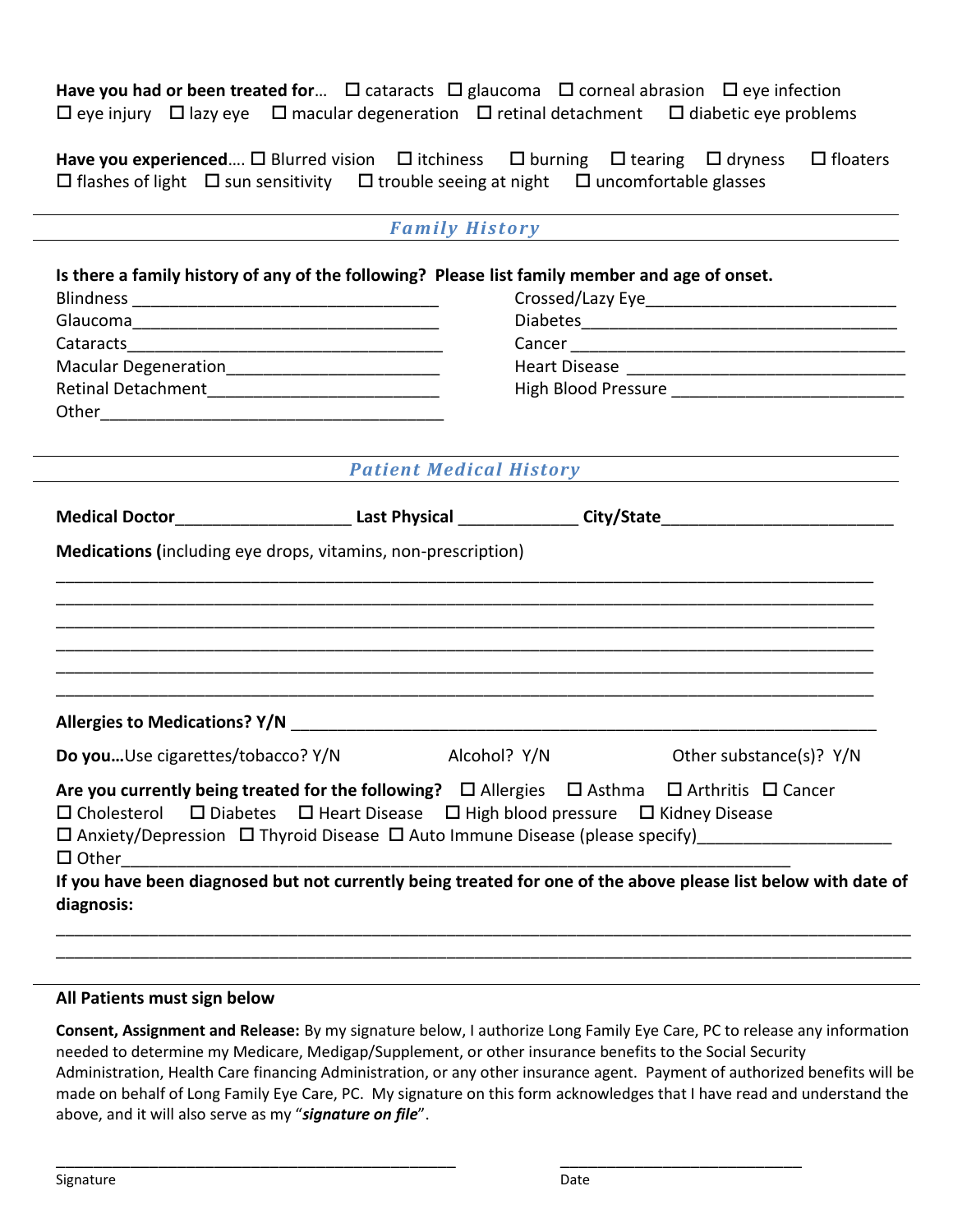# **Long Family Eye Care, P.C.**

# **Agreement to Pay for Services**

In consideration of Long Family Eye Care, P.C. providing services and supplies to me or the patient designated below, I agree to the following payment terms regarding all services and supplies obtained by me or the below designated patients.

- 1. I agree to pay for all services at the time they are provided unless Long Family Eye Care, P.C has agreed to bill my insurance company.
- 2. If supplies or materials are ordered for me, I agree to pay one half (1/2) down when the order is placed and the remaining balance when the supplies or materials are received.
- 3. I understand Long Family Eye Care, P.C. will charge a \$25.00 returned check fee for any checks written and returned for non-sufficient funds or stop payment. I agree to pay this fee as well as collection and attorney fees incurred in collecting the dishonored check as specified below in this agreement.
- 4. If Long Family Eye Care, P.C. has agreed to bill my insurance company, I agree to provide them with a copy of my insurance card and all necessary information.
- 5. After my insurance company has been billed, I agree to be responsible for and pay all outstanding amounts including those claims denied by my insurance company or any co-pay amounts or uninsured amounts remaining due after payment by my insurance company to Long Family Eye Care, P.C.
- 6. All outstanding amounts will be due and payable within thirty (30) days of the service or within thirty (30) days after written notice from my insurance company that the claim has been denied or only partially paid. After these thirty (30) days has expired, all account balances will be past due.
- 7. All past due account balances will accrue interest at the rate of eighteen percent (18%) per year.
- 8. I understand that all past due account balances over one hundred twenty (120) days or any dishonored checks will be turned over to an attorney or collection agency for collection. I will be responsible for attorney fees, court costs and any collection agency fees incurred in collecting the debt, as well as any and all pre-judgment and post-judgments accrued interest.

I hereby authorize payment to be made directly to Long Family Eye Care, P.C. for any services, supplies, or materials provided for my benefit or the below designated person's benefit that I may be entitled to from any insurance carrier. This agreement will remain in effect until revoked by me in writing. I also authorize said assignee to release all information acquired in the course of examination or treatment necessary to secure payment for services.

I have read, understood and agree to the terms of this Agreement to Pay for Service.

| Patient <sup>.</sup> |  |  |
|----------------------|--|--|
|                      |  |  |

| Signature of responsible party | Date: |
|--------------------------------|-------|
|                                |       |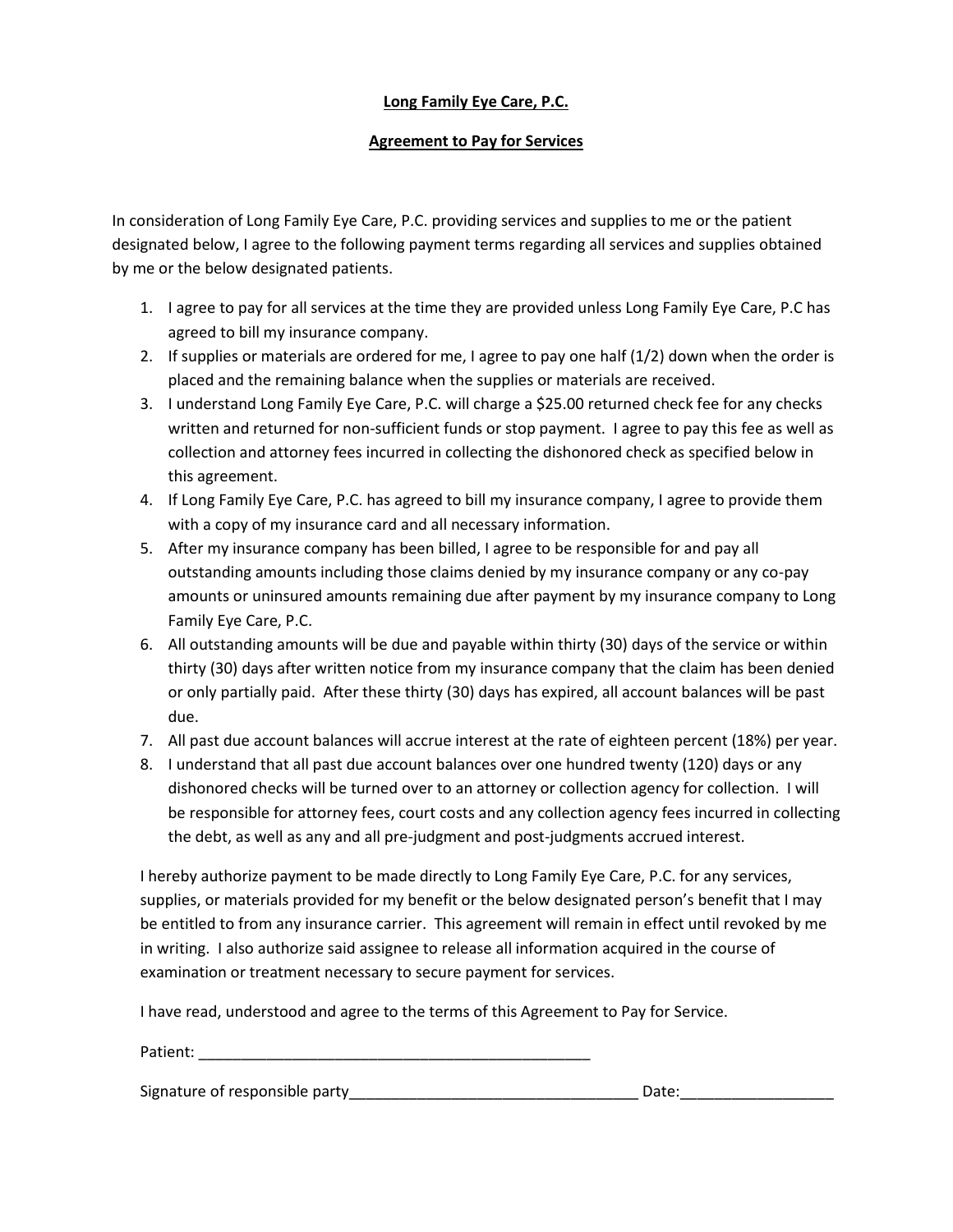# **NOTICE OF PRIVACY PRACTICES**

**THIS NOTICE OF PRIVACY PRACTICES ("NOTICE") DESCRIBES HOW WE MAY USE OR DISCLOSE YOUR HEALTH INFORMATION AND HOW YOU CAN GET ACCESS TO SUCH INFORMATION. PLEASE READ IT CAREFULLY.** Your "health information," for purposes of this Notice, is generally any information that identifies you and is created, received, maintained or transmitted by us in the course of providing health care items or services to you (referred to as "health information" in this Notice).

We are required by the Health Insurance Portability and Accountability Act of 1996 ("HIPAA") and other applicable laws to maintain the privacy of your health information, to provide individuals with this Notice of our legal duties and privacy practices with respect to such information, and to abide by the terms of this Notice. We are also required by law to notify affected individuals following a breach of their unsecured health information.

### *USES AND DISCLOSURES OF INFORMATION WITHOUT YOUR AUTHORIZATION*

The most common reasons why we use or disclose your health information are for treatment, payment or health care operations. Examples of how we use or disclose your health information for treatment purposes are: setting up an appointment for you; testing or examining your eyes; prescribing glasses, contact lenses, or eye medications and faxing them to be filled; showing you low vision aids; referring you to another doctor or clinic for eye care or low vision aids or services; or getting copies of your health information from another professional that you may have seen before us. Examples of how we use or disclose your health information for payment purposes are: asking you about your health or vision care plans, or other sources of payment; preparing and sending bills or claims; and collecting unpaid amounts (either ourselves or through a collection agency or attorney). "Health care operations" mean those administrative and managerial functions that we must carry out in order to run our office. Examples of how we use or disclose your health information for health care operations are: financial or billing audits; internal quality assurance; personnel decisions; participation in managed care plans; defense of legal matters; business planning; and outside storage of our records.

## *OTHER DISCLOSURES AND USES WE MAY MAKE WITHOUT YOUR AUTHORIZATION OR CONSENT*

In some limited situations, the law allows or requires us to use or disclose your health information without your consent or authorization. Not all of these situations will apply to us; some may never come up at our office at all. Such uses or disclosures are:

- when a state or federal law mandates that certain health information be reported for a specific purpose;
- for public health purposes, such as contagious disease reporting, investigation or surveillance; and notices to and from the federal Food and Drug Administration regarding drugs or medical devices;
- disclosures to governmental authorities about victims of suspected abuse, neglect or domestic violence;
- uses and disclosures for health oversight activities, such as for the licensing of doctors; for audits by Medicare or Medicaid; or for investigation of possible violations of health care laws;
- disclosures for judicial and administrative proceedings, such as in response to subpoenas or orders of courts or administrative agencies;
- disclosures for law enforcement purposes, such as to provide information about someone who is or is suspected to be a victim of a crime; to provide information about a crime at our office; or to report a crime that happened somewhere else;
- disclosure to a medical examiner to identify a dead person or to determine the cause of death; or to funeral directors to aid in burial; or to organizations that handle organ or tissue donations;
- uses or disclosures for health related research;
- uses and disclosures to prevent a serious threat to health or safety;
- uses or disclosures for specialized government functions, such as for the protection of the president or high ranking government officials; for lawful national intelligence activities; for military purposes; or for the evaluation and health of members of the foreign service;
- disclosures of de-identified information;
- disclosures relating to worker's compensation programs;
- disclosures of a "limited data set" for research, public health, or health care operations;
- incidental disclosures that are an unavoidable by-product of permitted uses or disclosures;
- disclosures to "business associates" and their subcontractors who perform health care operations for us and who commit to respect the privacy of your health information in accordance with HIPAA;
- [specify other uses and disclosures affected by state law].

Unless you object, we will also share relevant information about your care with any of your personal representatives who are helping you with your eye care. Upon your death, we may disclose to your family members or to other persons who were involved in your care or payment for heath care prior to your death (such as your personal representative) health information relevant to their involvement in your care unless doing so is inconsistent with your preferences as expressed to us prior to your death.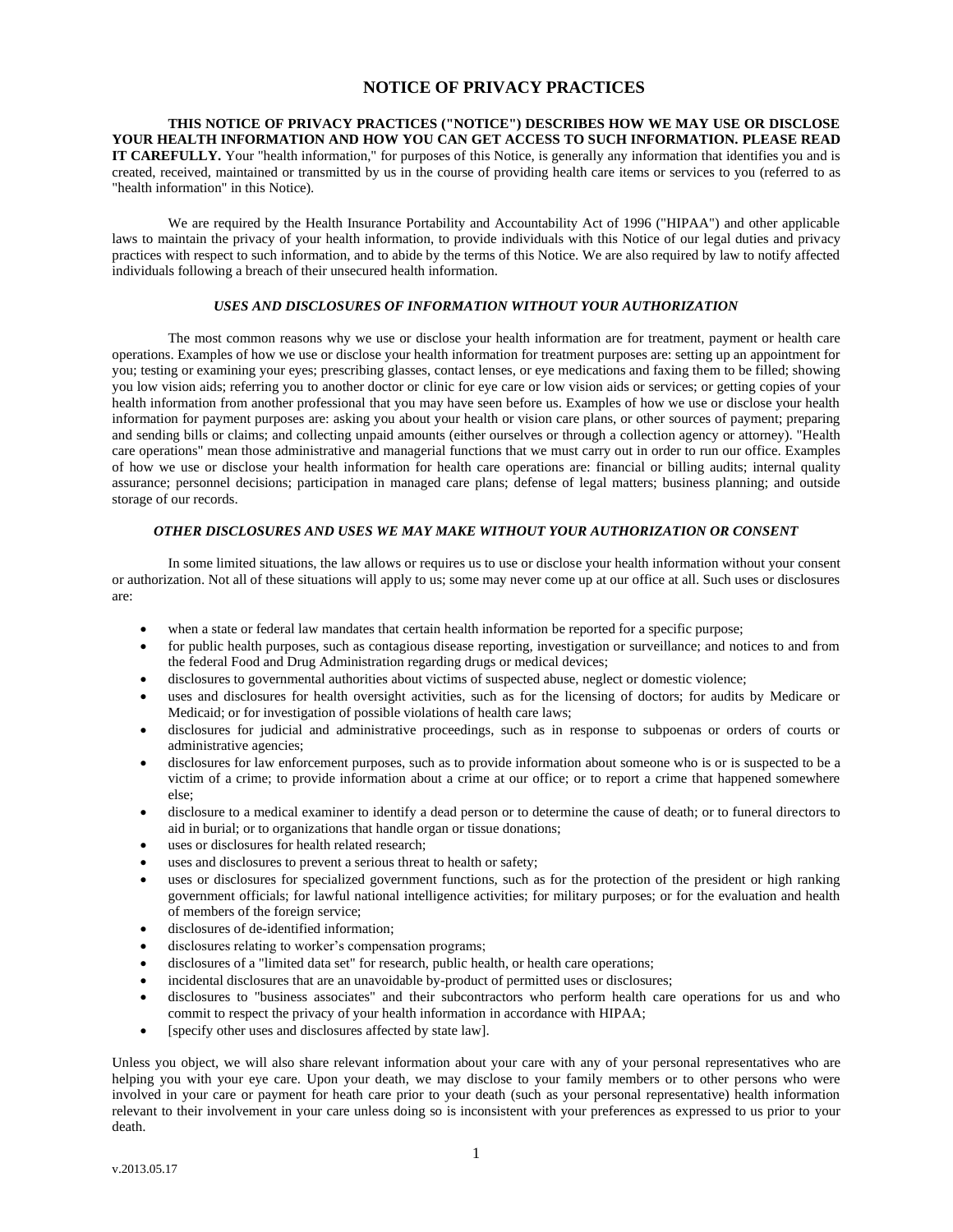# *SPECIFIC USES AND DISCLOSURES OF INFORMATION REQUIRING YOUR AUTHORIZATION*

The following are some specific uses and disclosures we may not make of your health information **without** your authorization:

**Marketing activities.** We must obtain your authorization prior to using or disclosing any of your health information for marketing purposes unless such marketing communications take the form of face-to-face communications we may make with individuals or promotional gifts of nominal value that we may provide. If such marketing involves financial payment to us from a third party your authorization must also include consent to such payment.

**Sale of health information.** We do not currently sell or plan to sell your health information and we must seek your authorization prior to doing so.

**Psychotherapy notes.** Although we do not create or maintain psychotherapy notes on our patients, we are required to notify you that we generally must obtain your authorization prior to using or disclosing any such notes.

## *YOUR RIGHTS TO PROVIDE AN AUTHORIZATION FOR OTHER USES AND DISCLOSURES*

- Other uses and disclosures of your health information that are not described in this Notice will be made only with your written authorization.
- You may give us written authorization permitting us to use your health information or to disclose it to anyone for any purpose.
- We will obtain your written authorization for uses and disclosures of your health information that are not identified in this Notice or are not otherwise permitted by applicable law.
- We must agree to your request to restrict disclosure of your health information to a health plan if the disclosure is for the purpose of carrying out payment or health care operations and is not otherwise required by law and such information pertains solely to a health care item or service for which you have paid in full (or for which another person other than the health plan has paid in full on your behalf).

Any authorization you provide to us regarding the use and disclosure of your health information may be revoked by you in writing at any time. After you revoke your authorization, we will no longer use or disclose your health information for the reasons described in the authorization. However, we are generally unable to retract any disclosures that we may have already made with your authorization. We may also be required to disclose health information as necessary for purposes of payment for services received by you prior to the date you revoked your authorization.

## *YOUR INDIVIDUAL RIGHTS*

You have many rights concerning the confidentiality of your health information. You have the right:

- **To request restrictions on the health information we may use and disclose for treatment, payment and health care operations.** We are not required to agree to these requests. To request restrictions, please send a written request to us at the address below.
- **To receive confidential communications of health information about you in any manner other than described in our authorization request form**. You must make such requests in writing to the address below. However, we reserve the right to determine if we will be able to continue your treatment under such restrictive authorizations.
- **To inspect or copy your health information.** You must make such requests in writing to the address below. If you request a copy of your health information we may charge you a fee for the cost of copying, mailing or other supplies. In certain circumstances we may deny your request to inspect or copy your health information, subject to applicable law.
- **To amend health information.** If you feel that health information we have about you is incorrect or incomplete, you may ask us to amend the information. To request an amendment, you must write to us at the address below. You must also give us a reason to support your request. We may deny your request to amend your health information if it is not in writing or does not provide a reason to support your request. We may also deny your request if the health information:
	- o was not created by us, unless the person that created the information is no longer available to make the amendment,